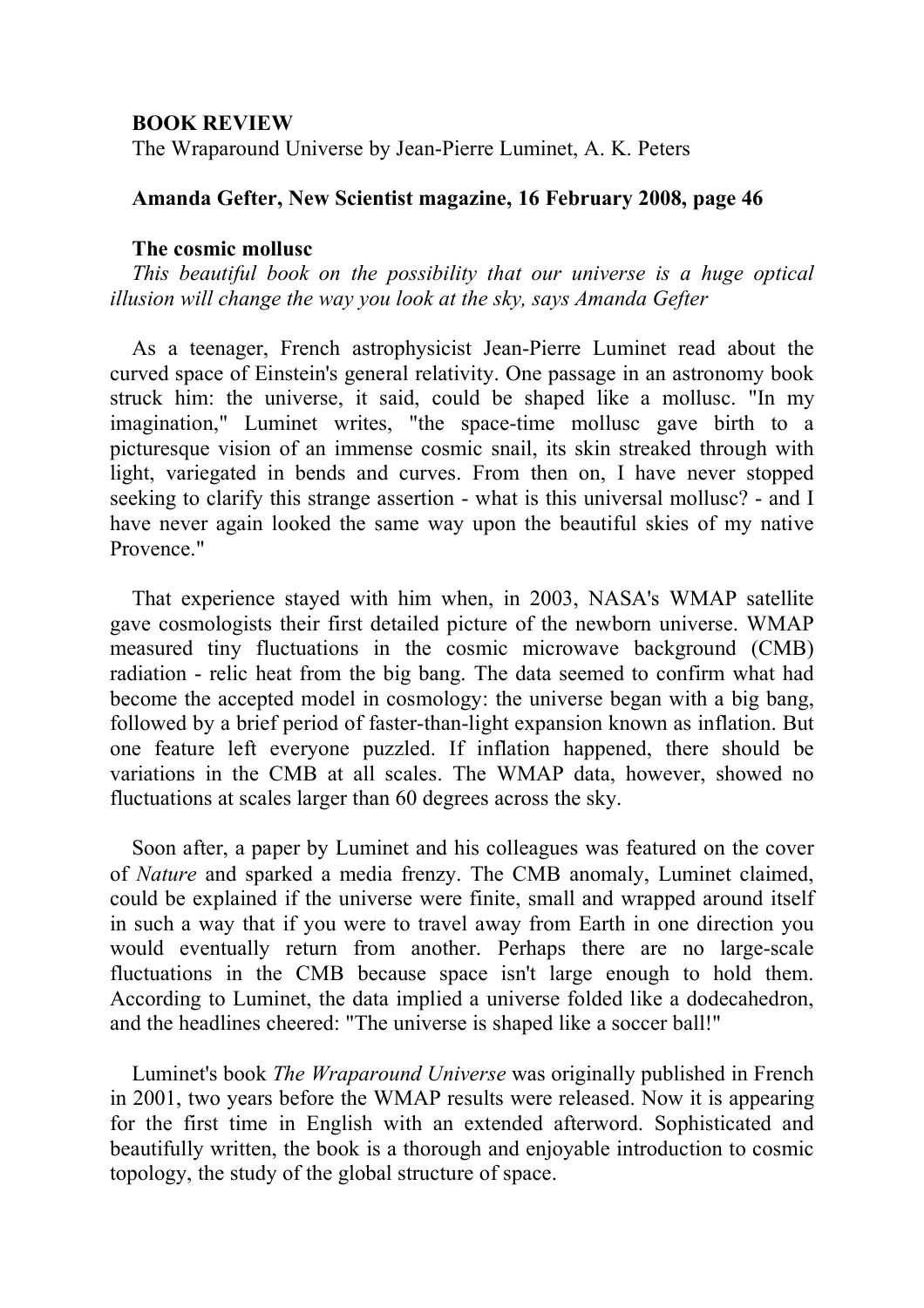In a wraparound universe, the sky is an immense optical illusion, a hall of mirrors that makes space appear larger than it is. A galaxy's light can circle the universe many times, so a single galaxy can appear as multiple bright images across the sky. What seem to be different galaxies shining in the night sky might be "ghosts", copies of a single image. Such copies are hard to identify, however. Multiple images of a single galaxy won't look identical because they show the same galaxy at different times and from different angles. So far, astronomers haven't found any ghosts, but vast portions of the sky remain unexplored.

As well as ghost hunting, physicists can look for patterns in the CMB radiation that repeat across the sky. The soccer-ball model predicts six pairs of matched circles. Last year, physicists at Imperial College London raked the CMB for these circles and came up empty-handed. Last month, a team of Polish astronomers announced they had found them, though there is a small chance the matches are a fluke. The debate over the shape of the universe remains as lively as ever.

As I was reading, I found the structure of the book a bit strange. The first half flows naturally, but the second half is full of brief chapters whose topics circle back to ideas introduced earlier in the book. Then I realised that Luminet is playing a sort of game - like the soccer-ball universe, the book itself has an unusual topology.

If the universe turns out to be wrapped around itself, cosmologists will have to rethink cosmic history. Inflation should have stretched space out to enormous proportions, with our observable universe representing only a tiny region. If the entire universe is smaller than we see it, inflation is ruled out. Of course, that's no reason not to search for the telltale ghosts and circles.

"Thirty years after my first contemplations of the night sky of Provence," Luminet writes, "when I lift my head once again toward the starry firmament, I do not see the same thing. Twenty years of questioning about the shape of space have changed my gaze. In the sky, one can only see what one is prepared to see."

From issue 2643 of New Scientist magazine, 16 February 2008, page 46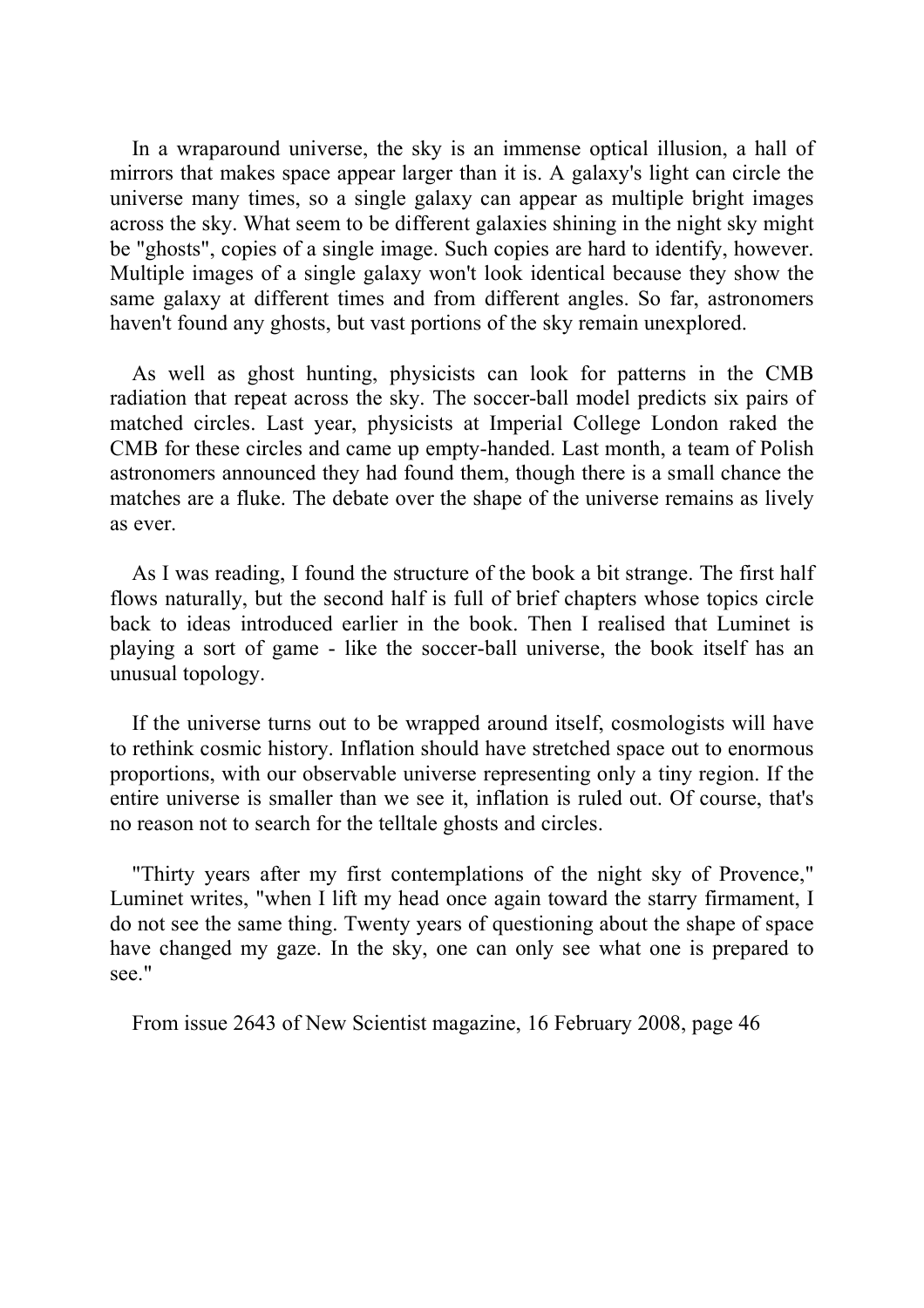## **BOOK REVIEW**

The Wraparound Universe, Jean-Pierre Luminet, 2008 AK Peters

# **Wojtek J Zakrzewski, 2008 J. Phys. A: Math. Theor. 41 479001**

I thoroughly enjoyed reading this book. It is written in clear language supplemented with many very helpful photographs and drawings. I like the structure of the book, which is a collection of 45 rather short chapters that make it easier for the reader to read it at his/her own speed.

The main aim of the author is to interest the reader in cosmology and to convey to him/her the amazing progress that has been made in recent years in our understanding of the universe, its shape and its future. However, even to formulate this problem and to describe some recent work in this field, the author has to explain to the reader many concepts from mathematics and physics. Jean-Pierre Luminet, in addition to being a well known astrophysicist, is also a very gifted writer and so he manages to do this very successfully. In fact the book contains very few formulae and most of the explanations are given in terms of a written narrative supplemented by drawings. The author is also extremely skillful in finding and then using appropriate analogies. The required ideas from mathematics, and topology in particular, present a further aim of the book—to explain to the interested reader the beautiful world of topology and its relevance to the description of the real world. Here, again, he succeeds very impressively.

The central claim of the book is as follows: instead of a simple topology, the Universe may have a multiply-connected topology—hence 'wrapped around'; in consequence, it may be much smaller than is usually assumed. If this is so some of the galaxies we see are not real galaxies, but only images of a smaller number of genuine galaxies. The author then discusses possible topologies, and finally chooses the 'dodecahedral' one. A large part of the book is dedicated to showing how this hypothesis can be tested, and what the most recent data on the cosmic background radiation from the WMAP satellite say about this issue (they are inconclusive). Jean-Pierre Luminet's suggestions disagree with the standard inflationary model, which uses the same data to argue that the Universe is spatially flat, and so infinite.

The author is also scrupulous in apportioning priorities. As he explains in detail in several historical sections, the standard cosmological equations (normally called Robertson Walker, or Friedmann Robertson Walker equations) were first written by Lemaitre and Friedmann—hence in the book the cosmological models which use them are always referred to as Friedmann– Lemaitre models. Similarly, the Doppler effect becomes the Doppler–Fizeau effect and Hubble's law is entitled Hubble–Lemaitre.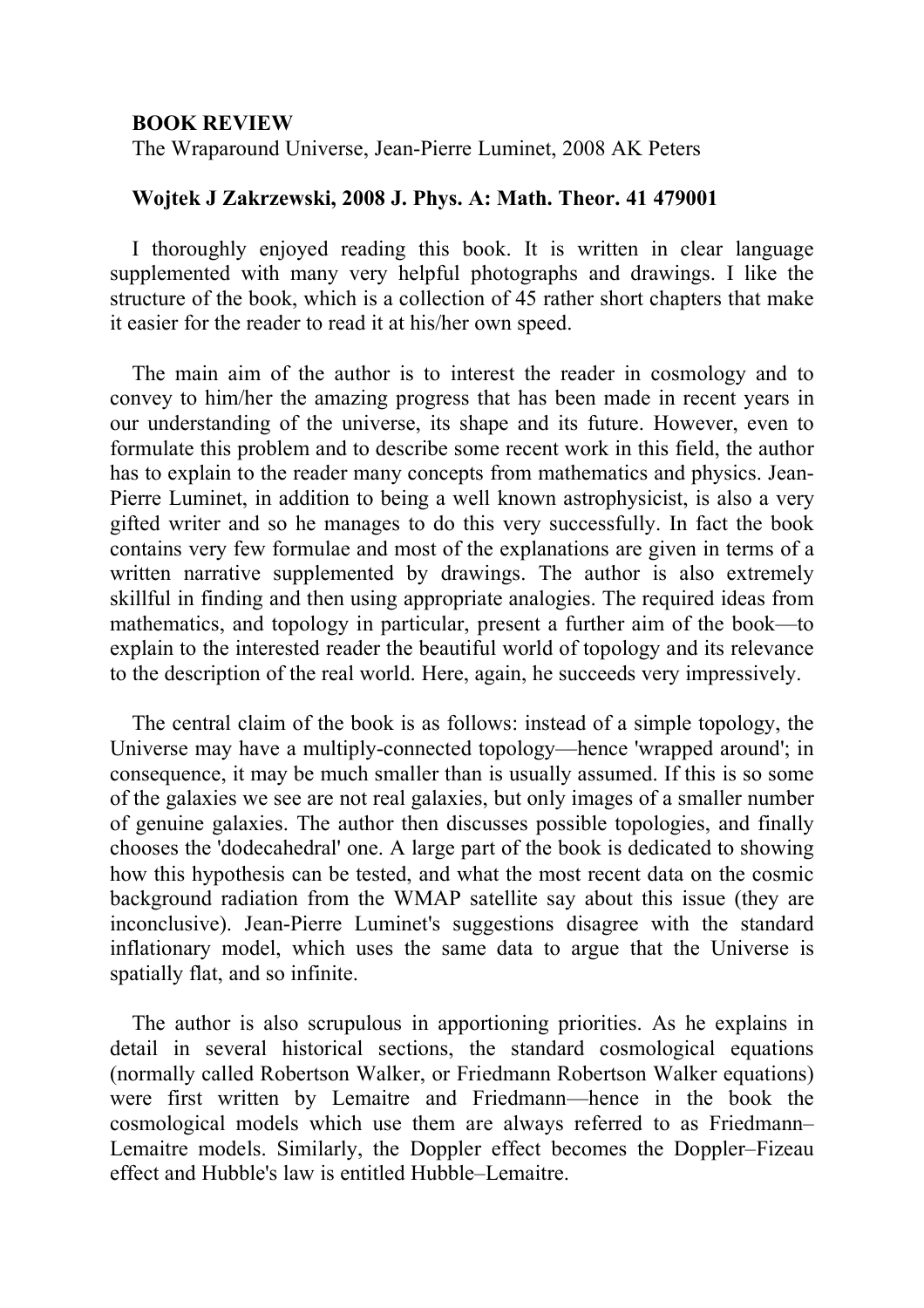I also liked the sections of the book in which the author shows how the same ideas in different historic or geographic conditions have had different impacts on the development of science; some were ignored, some misunderstood and some considered more seriously than they deserved.

All in all, 'The Wraparound Universe' is a great general-audience book and I recommend it unreservedly.

Wojtek J Zakrzewski

Department of Mathematical Sciences Science Laboratory, University of Durham

# **BOOK REVIEW**

The Wraparound Universe by Jean-Pierre Luminet, AK Peters.

# **Diego Casadei, CERN Courier, Aug 19, 2008**.

The first thing that impressed me about this book by Jean-Pierre Luminet is the way the text is organized. Although the author seems to suggest that the reader uses the references as a way to jump between different chapters - rather like hyperlinks on the web - what I really appreciated is that the book has 45 short chapters, just a few pages long. This allows the reader to taste and digest it bit by bit, following his own rhythm. Because Luminet has done his best to explain everything in a simple but never simplistic way, it may take different people a different amount of time and this structure makes it easier to adapt to each reader's needs. This could be one of the reasons why the book had two editions in the original French as well as this English translation, and will probably be translated into other languages.

If you know a little of modern cosmology, you will read this book avidly from the first page to the last. I should admit that I felt ignorant at the very beginning, because I had never realized the importance of topology when discussing cosmic evolution (the fact that apparently I was not alone is not a good excuse). Hence I'm grateful to Luminet for having made the role of topology in modern cosmology very clear. For example, I learned that the finite or infinite character of space depends both on its curvature and on its topology, though the latter is often neglected, even in refereed papers published by important journals. In addition, I realized that Einstein's equations do not set constraints a priori on the universe's topology. Rather, they can be solved for different boundary conditions, which include the specification of the 3-dimensional space topology.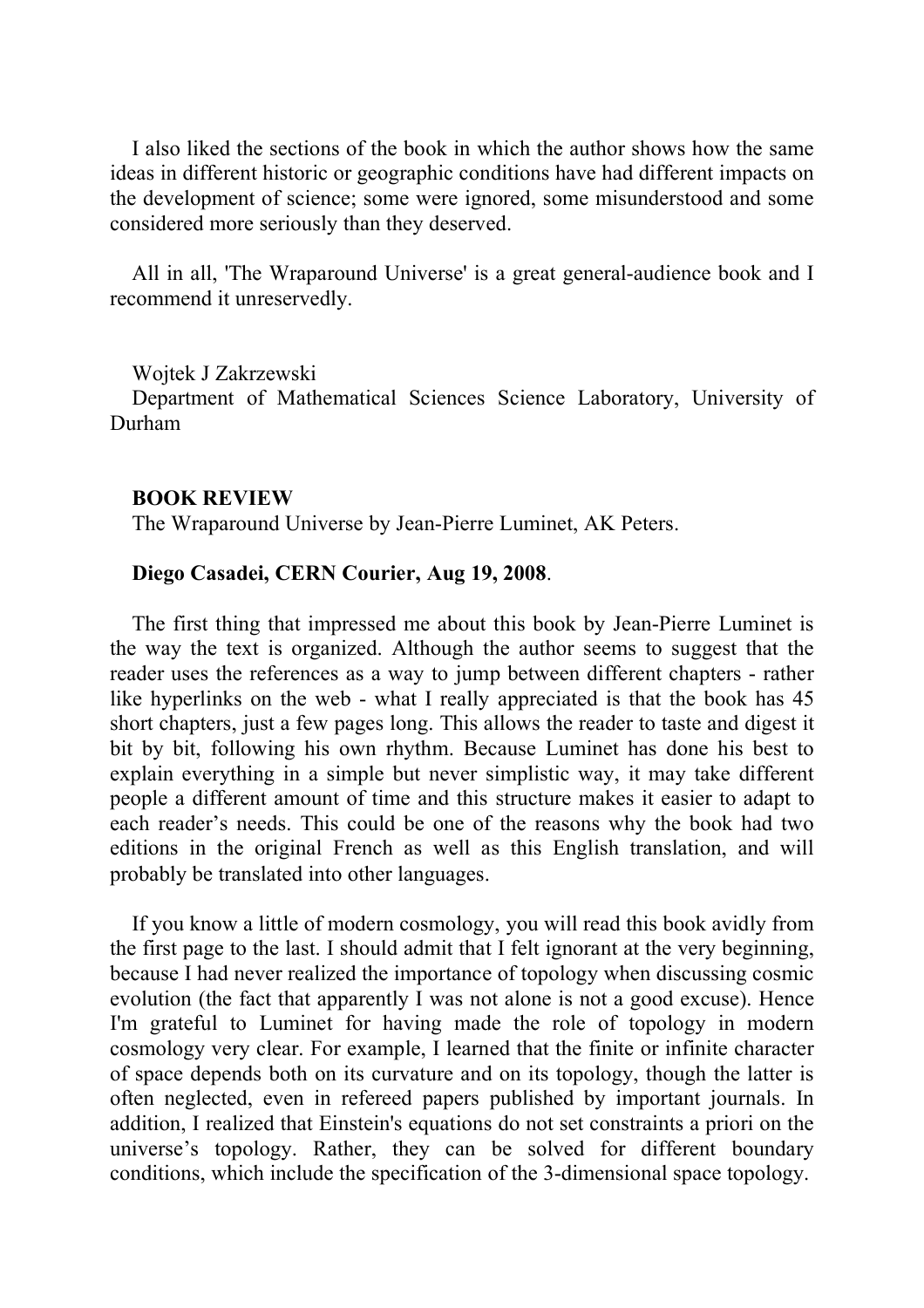Space may have positive, null or negative curvature  $-$  a property of the "metric" that encodes the machinery to measure distances. We say that the geometry is spherical, Euclidean or hyperbolic in these three cases. The metric is the subject of Einstein's equations, which express it as a function of the total energy content of the universe through the energy-momentum tensor and the cosmological constant. On the other hand, the equations do not constrain the topology of the universe at all.

The simplest topology is "simply connected" (i.e. we can shrink all closed loops down to points without "exiting" from the space), and this is often implicitly assumed in books and articles about cosmology. However, "multiply connected" topologies are also possible (with any curvature), and if their "volume" is smaller than the visible universe they may leave distinct signatures on the cosmic microwave background radiation, which could be experimentally detectable.

In general, a multiply-connected universe would produce several images of each galaxy, and different topologies would produce different patterns, although searching for them is not an easy task. Luminet shows that the most recent data about the cosmic

background radiation from the Wilkinson Microwave Anisortopy Probe are fit better by "well-proportioned spaces", among which the best seems to be the "spherical dodecahedral Poincaré space", whose volume is 120 times smaller than the hypersphere (i.e. the simply-connected topology) with the same curvature. This conclusion has been criticized by many researchers, but cannot be falsified with the present data. However, the Planck satellite should be able to provide measurements precise enough to discard this possibility if wrong and, possibly, identify the actual topology of our universe.

Luminet also considers the sociology of science. Comments about the impact of different ideas or even about the same ideas in different historic and geographic conditions are scattered throughout, especially at the end. In conclusion, the book is well within the reach of the general public, but still offers valuable insights to more expert people. It raises a number of questions and tries to provide a few answers in one of the most fascinating subjects of modern research.

Diego Casadei, New York University and CERN.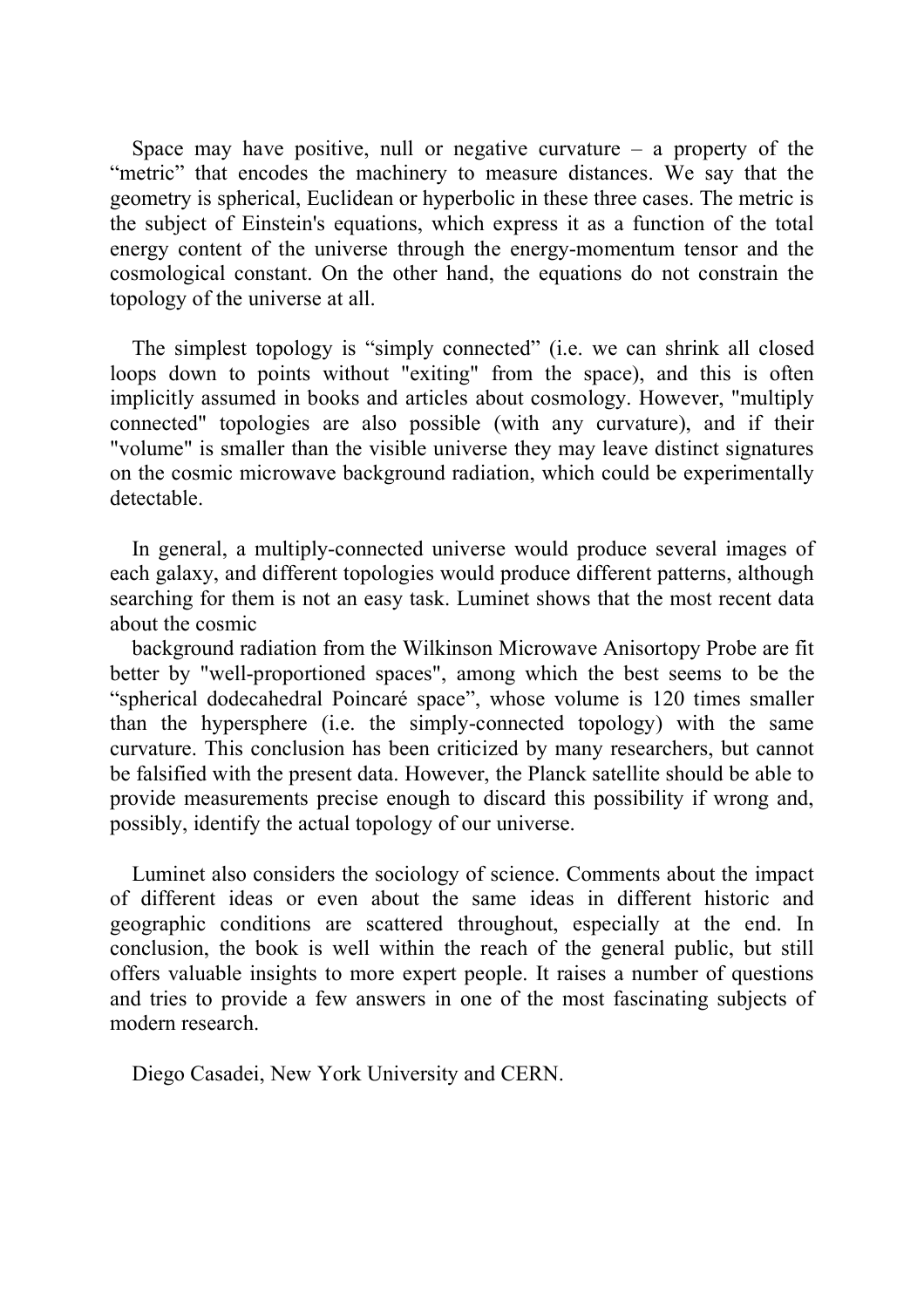# **BOOK REVIEW** Exciting and Attractively Written

# *The Wraparound Universe*

*by Jean-Pierre Luminet A.K. Peters, 2008, 336 pp, \$39.00 ISBN 978-1-56881-309-7*

### *Review by G.W. Gibbon,Cambridge University*

All cosmologists agree that to lowest approximation, at any given ('cosmic') time, the geometry of three-dimensional space is given locally by one of the three congruence geometries: Hyperbolic space, Euclidean space, or Spherical space. The galaxies and clusters are at rest with respect to these spaces but the distances between them increase uniformly in proportion to a universal function of time called the scale factor. This basic and extremely well verified observational fact is referred to as the Hubble expansion, after the first person to discover it, some ten years after Einstein's formulation of General Relativity in terms of the pseudo-Riemannian geometry of four-dimensional spacetime. In this picture, due to Friedmann and Lemaître, spacetime is a product of time with spatial sections of constant time corresponding to our traditional notion of space. Thus were the epic labours of Lobachevsky, Bolyai, Gauss, Klein as well as Clifford and Cayley and many others on the foundations of geometry neatly incorporated into a fully relativistic and consistent dynamical theory of gravitation.

Among the many things that cosmologists disagree about is not only which of these three possibilities holds, i.e. whether the spatial curvature is negative, zero or positive respectively, but what is the global geometry of the spatial sections. Do we take the simply connected covering spaces or should we identify under some discrete subgroup of the isometry group? If the curvature turns out to be positive, for example, should we take it to be given by the three-sphere, by real projective space, or even some more exotic space such as Poincaré's famous dodecahedral space?

The author of this exciting and attractively written book, unlike many of his colleagues, holds that observations indicate that the fundamental group of our universe is perhaps the binary dodecahedral group and so our space is a homology sphere. If true, then indeed Poincaré did not labour in vain.

What is perhaps more important than the disagreement is the agreement that what has hitherto been a purely metaphysical debate is now a matter for observation to decide. The fact that the universe is expanding means that it was hotter and denser in the past and among the relics of that hot early state are the 3-degree Kelvin Cosmic Microwave Background (CMB) photons. Satellite and balloon observations, with acronyms like COBE, BOOMERANG, MAXIMA and WMAP, have been used to place limits on the curvature and fundamental



group of the universe. The so-called concordance models are consistent with a flat spatial geometry and place lower limits on any repeat distance but certainly do not definitively exclude what the author calls a "wraparound universe". Indeed certain puzzling features of the data, if real, cannot easily be explained on the concordance model. With the launch of the PLANCK satellite on 31 October of this year, we shall have even more accurate

and precise observations and almost certainly will be able to check the dodecahedral hypothesis. Since anything but zero curvature and no identifications is difficult to reconcile (but not absolutely impossible) with the fashionable theory of inflation, there is much at stake here.

These are indeed exciting times for those interested in the interface between physics and geometry. The author is to be thanked for providing a timely update of the first 2001 French edition, translated into English. The material, which is treated intuitively, is very well presented at a popular level, with many fascinating historical and sociological asides. It should be accessible to any first-year undergraduate or sixthformer. It would certainly be of interest as supplementary reading to anyone taking a first course in geometry or relativity and should appeal to any mathematically literate person in search of the 'Big Picture'.

## *Reprinted from the Newsletter of the LMS, Sept. 2008.*

# NOUVELLES DU DEPARTMENT

## Wilfrid Laurier University, Waterloo, ON

#### Promotions:

Yongzeng (George) Lai (Associate Professor, July 1, 2008)

#### Appointments:

Anne-Marie Allison, (Assistant Professor, Applied Mathematics, July 1, 2008); Amal Amleh (Assistant Professor, Applied Mathematics, July 1, 2008).

#### Resignations:

Dr. Anthony Bonato (July 1, 2008)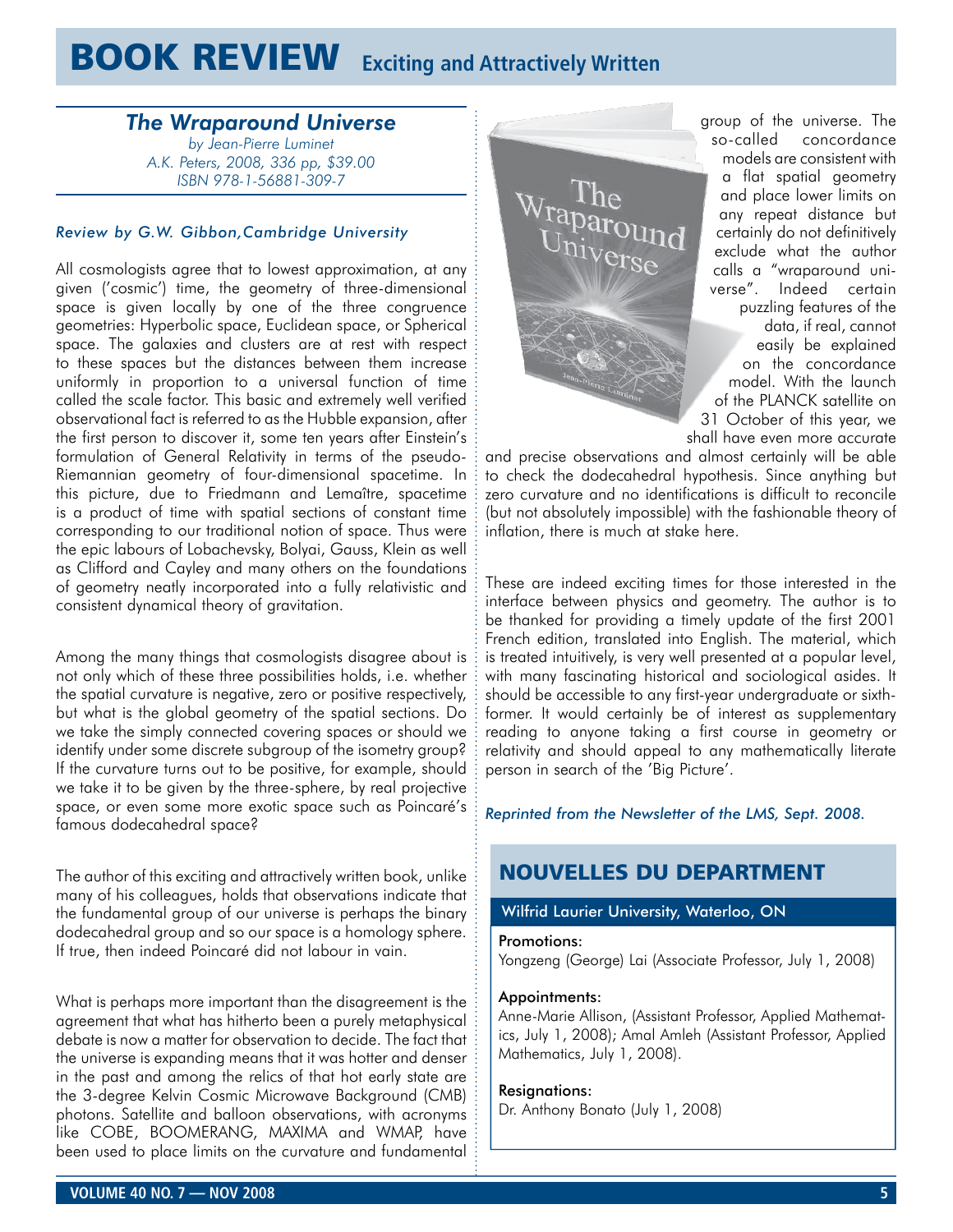## 'The wraparound universe'



## *© 1997−2004, Millennium Mathematics Project, University of Cambridge.*

Permission is granted to print and copy this page on paper for non−commercial use. For other uses, including electronic redistribution, please contact us.

September 2008 Reviews

# **'The wraparound universe'**

# **reviewed by Richard Allen**



# **The wraparound universe**

# **Jean−Pierre Luminet**

With Einstein's publication of *The Foundation of the General Theory of Relativity* in 1916 our view of the nature of the Universe was forever altered. General relativity, a spectacularly aesthetic theory, describes how the spacetime of the Universe is altered by its very contents; energy and matter. In Einstein's theory energy and matter curve space (and time) around them. What, then, is the exact shape of the Universe?

The equations of general relativity are rather difficult to solve, however it was soon realised that it is possible to model the whole Universe if certain assumptions are made: that the Universe is *isotropic* (it has no special directions, like an axis of rotation for example) and that the Universe is *homogenous* (on average the Universe is physically similar at every point, for example the average matter density is the same in all regions). If these assumptions hold true, they have an important consequence for models of the Universe: if matter (and energy) is, on average, distributed evenly throughout the Universe, then the Universe must have constant average curvature. Furthermore, the dynamics of the Universe (whether it is expanding, static or contracting) depend on the density of matter.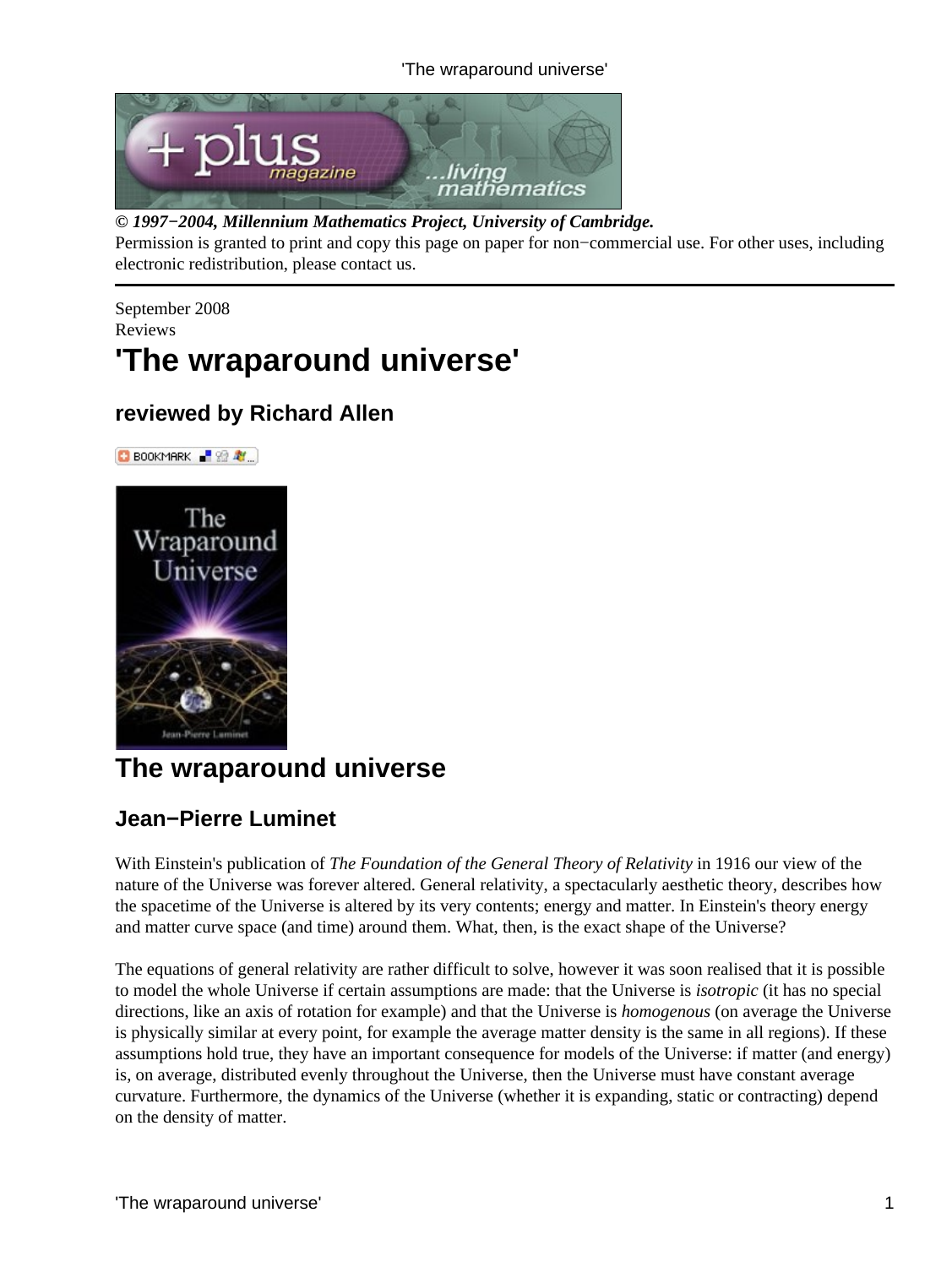## 'The wraparound universe'

Jean−Pierre Luminet's *The wraparound universe* is a fascinating tour of modern models of the Universe, with particular emphasis on Luminet's own research on the topology of the Universe. Topology is the study of shapes, but with the idea of distance thrown away; a bracelet is topologically equivalent to a coffee mug because we can remould the mug as long as we maintain the hole formed by the handle, whereas we could never make a football because the hole would always remain. As Luminet suggests, the topology of the Universe is one of its important properties, for it determines whether space is finite or infinite.

Assuming that the Universe has no boundaries, the first thought may be that it is the curvature of space that determines if it is finite: the surface of a sphere, for example, is unbounded yet finite. The curvature of the Universe could either be positive (hyper−spherical), negative (hyperbolic, for example saddle−shaped) or flat, but only the positive, spherical case implies that the topology is finite. The other two cases allow for both a finite and an infinite Universe.

This may seem counter−intuitive, for how can a flat unbounded Universe be finite? Luminet deals with exactly these sorts of subtleties when modelling the Universe. It turns out that all you need is the correct topological construct. Imagine tiling a plane with a repeating pattern of identical squares. Now look at all the points that make up your favourite square and require that each is identical to the corresponding point in all the other squares: the mid−points of all squares are actually "the same" point, the top edge of each square is identified to its bottom edge, and the left−hand edge to the right−hand edge. Now suppose you live in this "universe" and want to discover if it is finite. If you shine a (bright!) torch out the top of a tile, the light arrives in the tile above from below. But since this tile is identical to the one below (you exist in this tile too!), this is the same as the light arriving back in the original tile from the bottom. Light travelling through this two−dimensional universe (represented by a line across your tiling) will eventually arrive back at its starting point, having travelled a finite distance. Hence this flat unbounded Universe is finite. The tiling is just a representation of the topology of this Universe; different tiles are in fact the same (wraparound!) Universe.

Luminet proposes a similar representation of our own Universe, but with the tiling now composed of a repeating pattern of (positively curved) dodecahedrons. He introduces us to many fascinating consequences of such a Universe. Not least, the fact that, with this topology, two apparently different stars in the night sky could actually be the same star, but with the light having taken different routes to reach us. Furthermore, the actual Universe would be 120 times smaller than the equivalent hyper−spherical one. Luminet explains with great authority how these properties can be systemically tested for by current and future observations.

Luminet's dodecahedral Universe is multiply connected, which is to say you can take topologically distinct paths that arrive back at the same point. *The wraparound universe* is quite literally multiply connected: it is made up of semi−independent chapters allowing the reader to find their own path through the book. Although some readers may find this useful, particularly those who find some chapters daunting (some of the ideas, particularly the topological ones are quite subtle) others may find it frustrating; it disrupts the flow of the book, which detracts from the excellent story Luminet tells, and necessarily leads to some repetition.

Although the book serves as a good introduction to current ideas in cosmology, it is at its best when Luminet discusses his own research. The passages devoted to the evolution of his own ideas and the course of his own career are particularly engaging the book would have benefited from more space devoted to these.

*The wraparound Universe* should appeal to anybody with an appetite for modern cosmology. However, the ideas come thick and fast, so some basic familiarity with at least some of these concepts will add to the enjoyment.

## *Book details:*

*[The wraparound universe](http://www.amazon.co.uk/Wraparound-Universe-Jean-Pierre-Luminet/dp/1568813090/ref=sr_1_1?ie=UTF8&s=books&qid=1220520324&sr=1-1)* Jean−Pierre Luminet

'The wraparound universe' 2